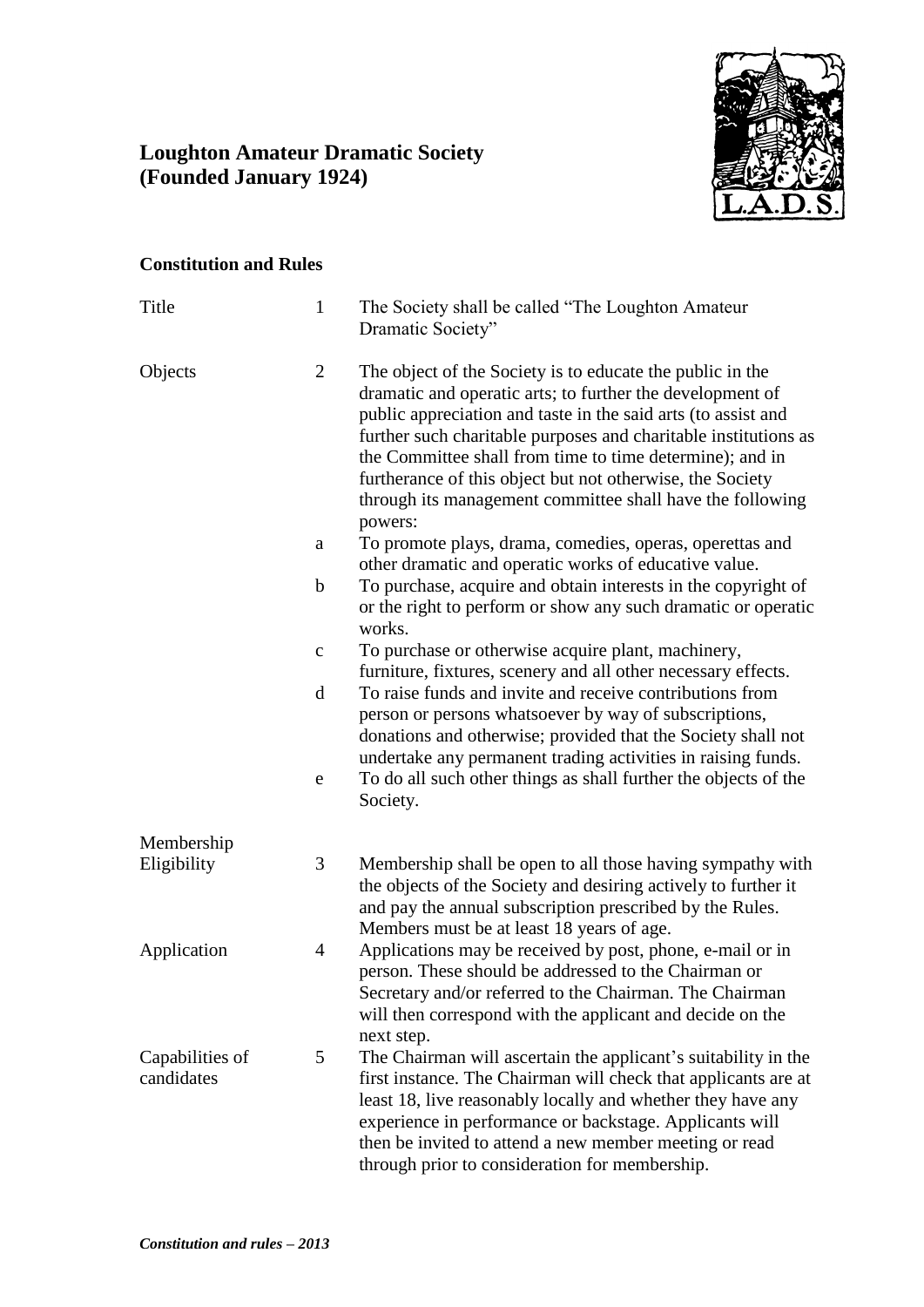

| Joining the society           | 6                          | Once a potential member has shown their aptitude for<br>performing and/or backstage work, they will be assigned a<br>role in a forthcoming production. They will then be sent a<br>membership form at the first suitable opportunity. This will<br>typically be at the start of the following season. However, if<br>a potential new member is involved in the October show, for<br>instance, after that season's membership letters have been<br>sent out, they will be invited to pay a sub for that season.                                                                                                                                                                                                                                                                                                                                                                                                                                                                                                                                                                                                                                                                                                                                                                                                            |
|-------------------------------|----------------------------|---------------------------------------------------------------------------------------------------------------------------------------------------------------------------------------------------------------------------------------------------------------------------------------------------------------------------------------------------------------------------------------------------------------------------------------------------------------------------------------------------------------------------------------------------------------------------------------------------------------------------------------------------------------------------------------------------------------------------------------------------------------------------------------------------------------------------------------------------------------------------------------------------------------------------------------------------------------------------------------------------------------------------------------------------------------------------------------------------------------------------------------------------------------------------------------------------------------------------------------------------------------------------------------------------------------------------|
| Actors under the age<br>of 18 | 7                          | It may be necessary for a production to include actors under<br>the age of 18. In such instances, the Society will operate<br>according to its current Child Protection Policy.                                                                                                                                                                                                                                                                                                                                                                                                                                                                                                                                                                                                                                                                                                                                                                                                                                                                                                                                                                                                                                                                                                                                           |
| Expulsion of<br>members       | 8a                         | The society reserves the right to suspend, expel or remove<br>their name from the list of members, any member in<br>accordance with the procedures under 8b or 8c below.                                                                                                                                                                                                                                                                                                                                                                                                                                                                                                                                                                                                                                                                                                                                                                                                                                                                                                                                                                                                                                                                                                                                                  |
|                               | $\mathbf b$<br>$\mathbf c$ | Any member of the Society, who, in the opinion of the<br>Committee confirmed by an Extraordinary General Meeting<br>of the Society, shall be guilty by their actions of misusing<br>the privileges of the Society or of otherwise bringing the<br>Society into contempt or disrepute, may be suspended or<br>expelled from the Society. Prior to the EGM, the Chairman<br>will write to the member informing them of the potential<br>suspension/expulsion and giving them an opportunity to<br>respond. Such response will be taken into consideration at<br>the EGM. In the event of expulsion, the member will be<br>given a refund of that season's subscription.<br>The Committee may, by a unanimous vote, remove from the<br>list of members the name of any full member who has<br>persistently neglected the work undertaken by the Society<br>and the name of any member whose conduct they consider<br>likely to endanger the welfare of the Society. Prior to such a<br>removal, the Chairman will write to the member and inform<br>them of the reasons for the potential removal, giving them an<br>opportunity to respond. Such response will be taken into<br>consideration by the Committee. In the event of a permanent<br>removal, the member will be given a refund of that season's<br>subscription. |
| Categories of                 |                            |                                                                                                                                                                                                                                                                                                                                                                                                                                                                                                                                                                                                                                                                                                                                                                                                                                                                                                                                                                                                                                                                                                                                                                                                                                                                                                                           |
| Membership<br>Full membership | 9a                         | Minimum age 18 years. The annual subscription shall be as<br>decided by the Society at a General Meeting. They shall<br>have full voting rights and will be eligible for casting.                                                                                                                                                                                                                                                                                                                                                                                                                                                                                                                                                                                                                                                                                                                                                                                                                                                                                                                                                                                                                                                                                                                                         |
| Honorary<br>membership        | $\mathbf b$                | Such persons to be elected at an Annual General Meeting –<br>they not being in active participation in the Society's affairs                                                                                                                                                                                                                                                                                                                                                                                                                                                                                                                                                                                                                                                                                                                                                                                                                                                                                                                                                                                                                                                                                                                                                                                              |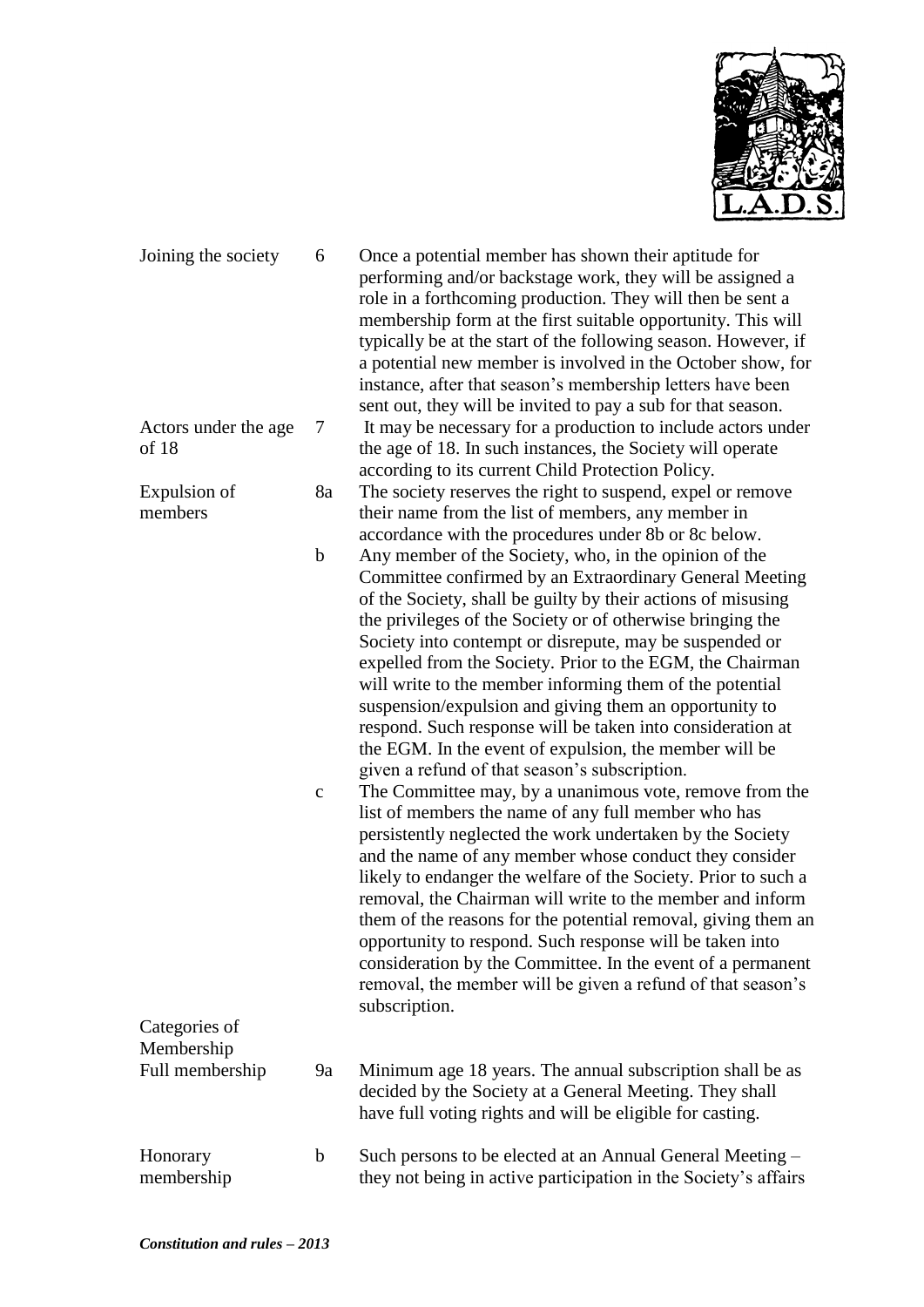

|                       |              | but whom, by reason of past services or distinction in a<br>particular sphere, it is desirable to have associated with the<br>Society. They shall enjoy full voting rights. |
|-----------------------|--------------|-----------------------------------------------------------------------------------------------------------------------------------------------------------------------------|
| <b>Season Ticket</b>  | $\mathbf{C}$ | Such members shall pay an annual Season Ticket fee,                                                                                                                         |
| membership            |              | decided at a General meeting, which will entitle them to one                                                                                                                |
|                       |              | ticket for each production during the year and to priority                                                                                                                  |
|                       |              | booking for this. It is the intention that the fee shall be equal                                                                                                           |
|                       |              | to three times the highest ticket price for the forthcoming                                                                                                                 |
|                       |              | season.                                                                                                                                                                     |
| Officers and          | 10           | The officers of the Society shall consist of a Chairman,                                                                                                                    |
| Committee             |              | Secretary, Treasurer, Artistic Director, Ticket Secretary,                                                                                                                  |
|                       |              | Publicity Officer and Wardrobe Officer.                                                                                                                                     |
|                       | 11           | The management of the Society shall be vested in a General                                                                                                                  |
|                       |              | Committee consisting of the officers of the Society and three                                                                                                               |
|                       |              | members, all to be elected at the Annual General Meeting.                                                                                                                   |
|                       | 12           | Up to four further members shall be elected by the Annual                                                                                                                   |
|                       |              | General Meeting to combine with the Artistic Director and                                                                                                                   |
|                       |              | two members of the General Committee solely for the                                                                                                                         |
|                       |              | purpose of selecting and casting the plays to be performed                                                                                                                  |
|                       |              | and assist, where required, with the appointment of a director                                                                                                              |
|                       |              | for each                                                                                                                                                                    |
|                       | 13           | Any person other than the officers, having served three                                                                                                                     |
|                       |              | consecutive years as a Committee or Sub-committee<br>member, shall not be eligible for nomination for the                                                                   |
|                       |              | following year.                                                                                                                                                             |
|                       | 14           | The General Committee shall have full power to conduct all                                                                                                                  |
|                       |              | affairs of the Society.                                                                                                                                                     |
|                       | 15           | Not less than four members of a Committee shall constitute a                                                                                                                |
|                       |              | quorum.                                                                                                                                                                     |
|                       | 16           | The director, if not already a member of the Play Selection                                                                                                                 |
|                       |              | and Casting Sub-committee, shall be invited to attend the<br>particular meeting of that sub-committee held for the                                                          |
|                       |              | purpose of casting the play for which he or she is                                                                                                                          |
|                       |              | responsible.                                                                                                                                                                |
| <b>Annual General</b> | 17           | The Annual General Meeting, of which all members shall                                                                                                                      |
| Meeting               |              | receive not less than 14 days' notice in writing, shall be held                                                                                                             |
|                       |              | not later than the 31 <sup>st</sup> day of August each year, to receive                                                                                                     |
|                       |              | from the Treasurer a Statement of Accounts, duly audited; to                                                                                                                |
|                       |              | elect the Officers, General Committee, Selection and Casting                                                                                                                |
|                       |              | Sub-committee, as provided by rules 9 to 12, and an                                                                                                                         |
|                       |              | independent examiner of accounts for the ensuing year and                                                                                                                   |
|                       |              | to transact any other business. A quorum to be not less than                                                                                                                |
|                       |              | 15 members entitled to vote.                                                                                                                                                |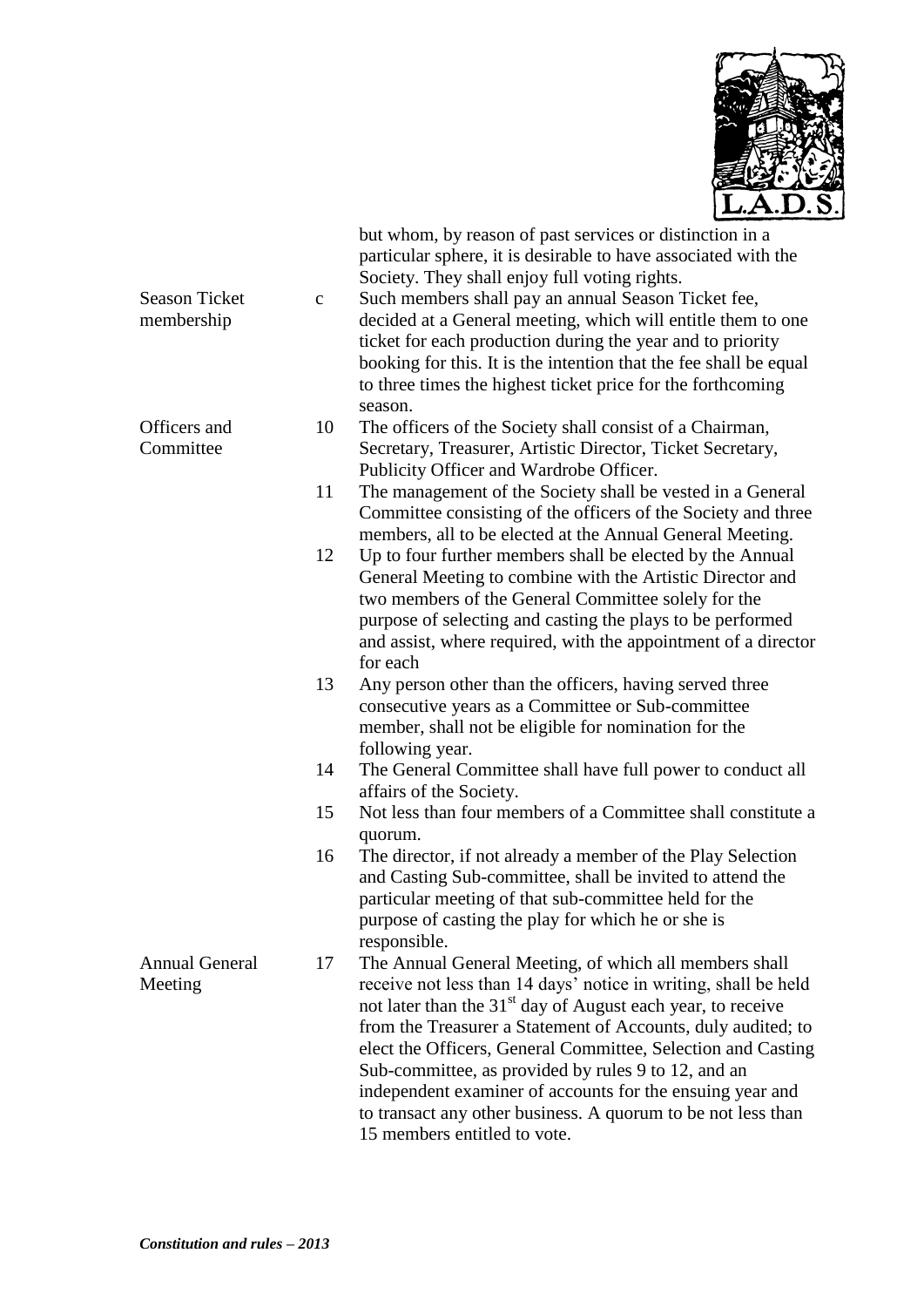

|                                                                               | 18 | The election of Officers and Committee will be made from<br>nominations to be submitted in writing to the Secretary not<br>less than 7 days prior to the date of the Annual General<br>Meeting and only in the event of such nominations being<br>insufficient will further nominations be invited from the<br>meeting.                                                                                                                                   |
|-------------------------------------------------------------------------------|----|-----------------------------------------------------------------------------------------------------------------------------------------------------------------------------------------------------------------------------------------------------------------------------------------------------------------------------------------------------------------------------------------------------------------------------------------------------------|
|                                                                               | 19 | Resolutions for submission to the Annual General Meeting,<br>duly seconded, shall be submitted in writing to the Secretary<br>not later than 30 <sup>th</sup> day of June of each year and resolutions<br>put forward after that date shall not be accepted.                                                                                                                                                                                              |
| Extraordinary<br><b>General Meeting</b>                                       | 20 | An Extraordinary General Meeting shall be called by the<br>Secretary at any time if requested to do so, in writing, by any<br>three officers of the Society, by the General Committee or by<br>one third of the members, and a notice stating the purpose of<br>such a meeting shall be sent to all members of the Society. A<br>quorum will be as for the Annual General Meeting.                                                                        |
| <b>Resolution</b> at<br>General or<br>Extraordinary<br><b>General Meeting</b> | 21 | Unless otherwise provided by these rules, all resolutions<br>brought forward at a General or Extraordinary General<br>Meeting shall be decided by a bare majority of votes<br>properly recorded at such meeting, and in the case of an<br>equality of votes the Chairman shall have a second or casting<br>vote.                                                                                                                                          |
| Finance                                                                       | 22 | The financial year of the Society shall commence on $1st$ July<br>and an annual profit and loss account and balance sheet shall<br>be prepared within two calendar months after 30 <sup>th</sup> June in<br>each year.                                                                                                                                                                                                                                    |
|                                                                               | 23 | The funds of the Society shall be applied to the objects<br>stated in rule 2, and its members shall not receive payment<br>either directly or indirectly for their services or for other than<br>legitimate expenses incurred in its work.                                                                                                                                                                                                                |
| Data Protection                                                               | 24 | The obtaining, retention and management of information<br>about members and Season Ticket members held by the<br>various officers, committee members and others in the<br>society will be governed by the Data Protection Act and the<br>procedures laid out in the Society's current Data Protection<br>Policy.                                                                                                                                          |
| Dissolution of the<br>Society                                                 | 25 | The Society shall only be dissolved by resolution passed by<br>a majority of at least five-sixths of the members present and<br>voting at a Special General Meeting called for the purpose of<br>considering such dissolution. In the event of dissolution, any<br>balance of cash remaining in hand after the realisation of<br>assets and payments of debts, shall not be distributed among<br>the members of the Society but shall be applied for such |